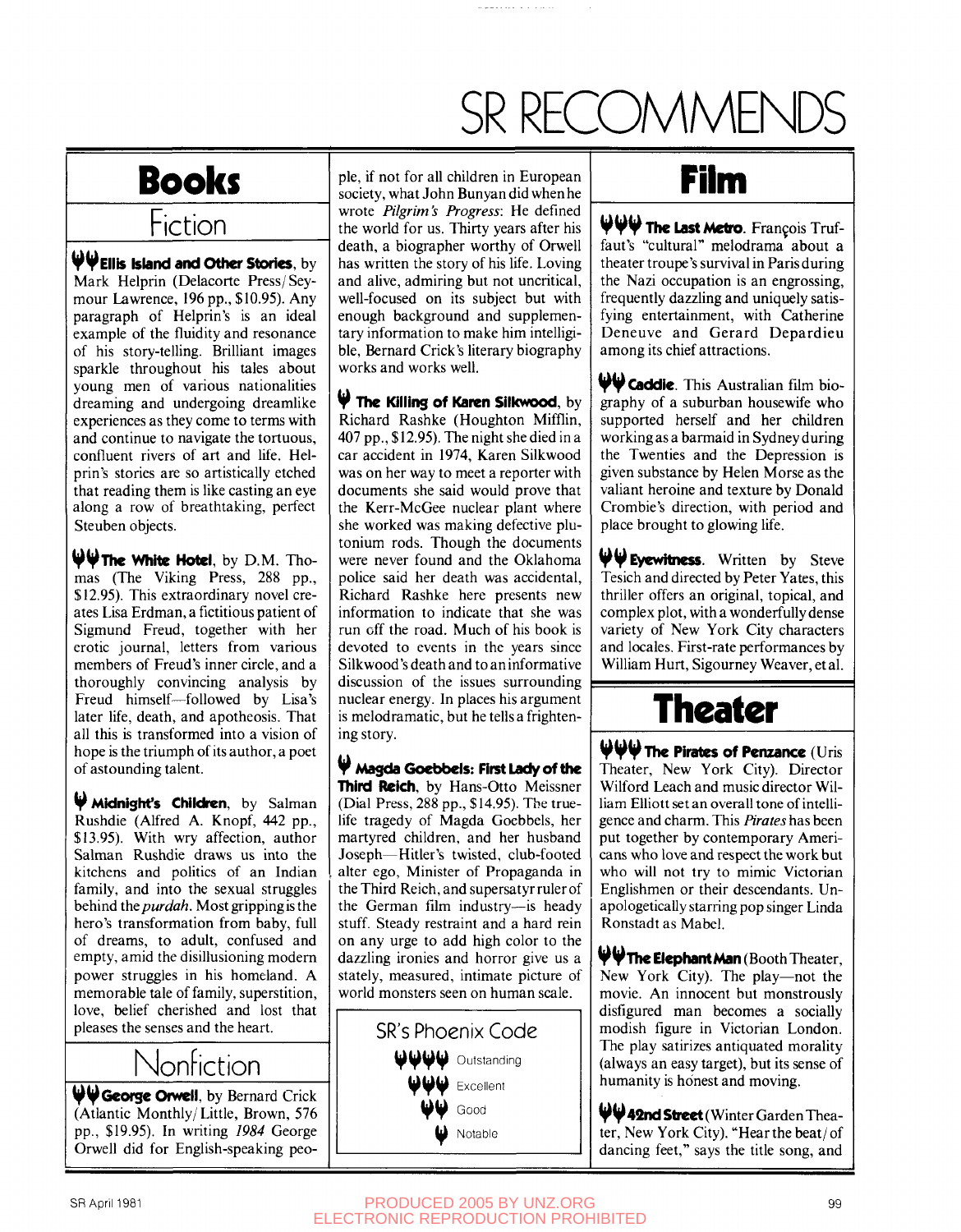## SR RECOMMENDS CONTINUED

never did a lyric fix a show's essence more neatly. Choreographed by the late Gower Champion on Thirties models, the brisk tappings carry us along on a pleasant tide of nostalgia. The show is chunks of agreeable stuff that makes us feel things were better back then.

 **Amadeus** (Broadhurst Theater, New York City). Peter Shaffer's saga of the frustration and jealousy in Antonio Salieri (Ian McKellen), the once famous but mediocre Italian-born Viennese composer, over the success and genius of Wolfgang Amadeus Mozart. A potentially fertile idea, reduced with dramatic gimmicks. Even so, the production merits attention for a bumptious and endearing performance by Tim Curry as an irrepressible Mozart.

#### **Records**

 $\Psi \Psi$  **C.P.E. Bach: Symphonies** (Ar-<br>chiv 2533 449, \$9.98 and L'Oiseau Lyre chiv 2533 449, \$9.98 and L'Oiseau Lyre OSLO 557-8, \$19.96). Carl Philipp Emanuel had the most distinctive voice of J.S. Bach's several composer sons, and in the six highly dramatic string symphonies of Wq 182 he was at his most adventurous and emotional. Trevor Pinnock and the English Concert play all six on one disc with featherlight but intense exactitude (Archiv), while Christopher Hogwood and the Academy of Music, playing with grander line and broader accents, adding two symphonies for full orchestra, take up two discs (L'Oiseau Lyre). Both groups are superb.

**WVsatle: Woiks for Piano** (CBS M36694, \$8.98). Hot on the heels of his fine recordings of Bach's Goldberg and Beethoven's Diabelli variations (2- CBS M2X 36925, \$11.98) comes 28 year-old Daniel Varsano's exquisitely programmed and played Satie disc, 1980 winner of the Grand Prix du Disque. Moving from peaceful *Gymnopedies* to the arch, detached musical jokes of *Dessicated Embryos,* and back again, Varsano captures the romance of Satie's surrealism with clarity and elegance.

**V¥VTchalko/slcy: Violin Concerto**  (Deutsche Grammophon Digital 2532 001, \$10.98). Two sensational violinists, one of them on the podium, put new faces on both the concerto and the Berlin Philharmonic, which is always glorious but often impersonally so under Herbert von Karajan. Gidon Kremer, the soloist, and Lorin Maazel, the conductor, share the qualities of intellectual (and technical) precision and driving musicality. Their performance fairly flies off the record.

**Wchausson: Concerto, Op. 21** (Telarc Digital DG-I0046, \$17.95). This sort of updated concerto grosso for six players is perhaps the finest and most profound of Chausson's fewer than 50 published works. Lorin Maazel and Israela Margalit (his wife), the superb, soulful violin and piano soloists, draw Chausson's tender threads through the eye of the needle, supported by the Cleveland Orchestra String Quartet. Telarc's sound and surfaces are pure, fully worth the steep price.

**Wstrauss: Intennezzo** (3-EMI IC 165-30 983/85, \$29.94). The bickering couple and marital spats of this "bourgeois comedy with symphonic interludes" are based on the Strausses and their much-ado-about-nothing daily quarrels. Dietrich Fischer-Dieskau and especially soprano Lucia Popp are animated and *brilliante* as composer and wife. (Available from German News Company, 220 East 86 Street, New York, New York 10028.)



**^Artists of Israel: 1920-1980** (The Jewish Museum, New York City). A major exhibition of 124 paintings, drawings, and sculptures by 36 of Israel's most renowned artists, including Yaacov Agam, Avigdor Arikha, Pinchas Cohen Gan, and Benni Efrat. (Through May 16.)

 **California Billboards** (locations throughout New York City). Pop learned from commercial art. Now commercial art is taking lessons from

Pop. Seven billboards by California artists will be appearing by New York City roads throughout the spring. For information about times and places call Fashion Moda (212) 585-0135.

## **Television**

 **Antony and Qeopatra.** Jane Lapotaire, currently on Broadway in *Piaf*  (reviewed in this issue), excels in Jonathan Miller's provocative production for PBS's *The Shakespeare Plays.* In his version, "this enchanting queen" is not a light-headed temptress but a wily, quick-witted match for her mate. As Antony, Colin Blakely effectively complements Lapotaire's performance. (April 20.)

#### **Dance**

**V V y American Ballet Theatre** (Metropolitan Opera House, New York City). Directed by Mikhail Baryshnikov, this eight-week season features 11 new productions plus four fulllength ballets and 15 regular repertory one-act ballets. Among the works, new and old, being added to the repertory are Nijinsky's *Afternoon of a Faun,*  Paul Taylor's *Airs,* George Balanchine's *The Prodigal Son* and *La Sonnambula.* (Opening April 20).

**WW Men Dancing** (Theater of the Riverside Church, New York City). Two separate programs featuring the following choreographers and their associates: Manuel Alum, Remy Charlip, James Cunningham, Andrew de Groat, Kenneth King, Don Redlich, Robert Small. (April 7 through 12.)

**V Kel Takel's Moving Earth** (Larry Richardson's Dance Gallery, New York City). Kei Takei's *Light,* an extended dance work in 15 parts will be given in its entirety for the first time this month, with parts of the epic given on the first five days starting at 8 in the evening, and the total piece starting at noon on the last day and continuing through the night, with time out for a dinner break. (April 21 through 26.)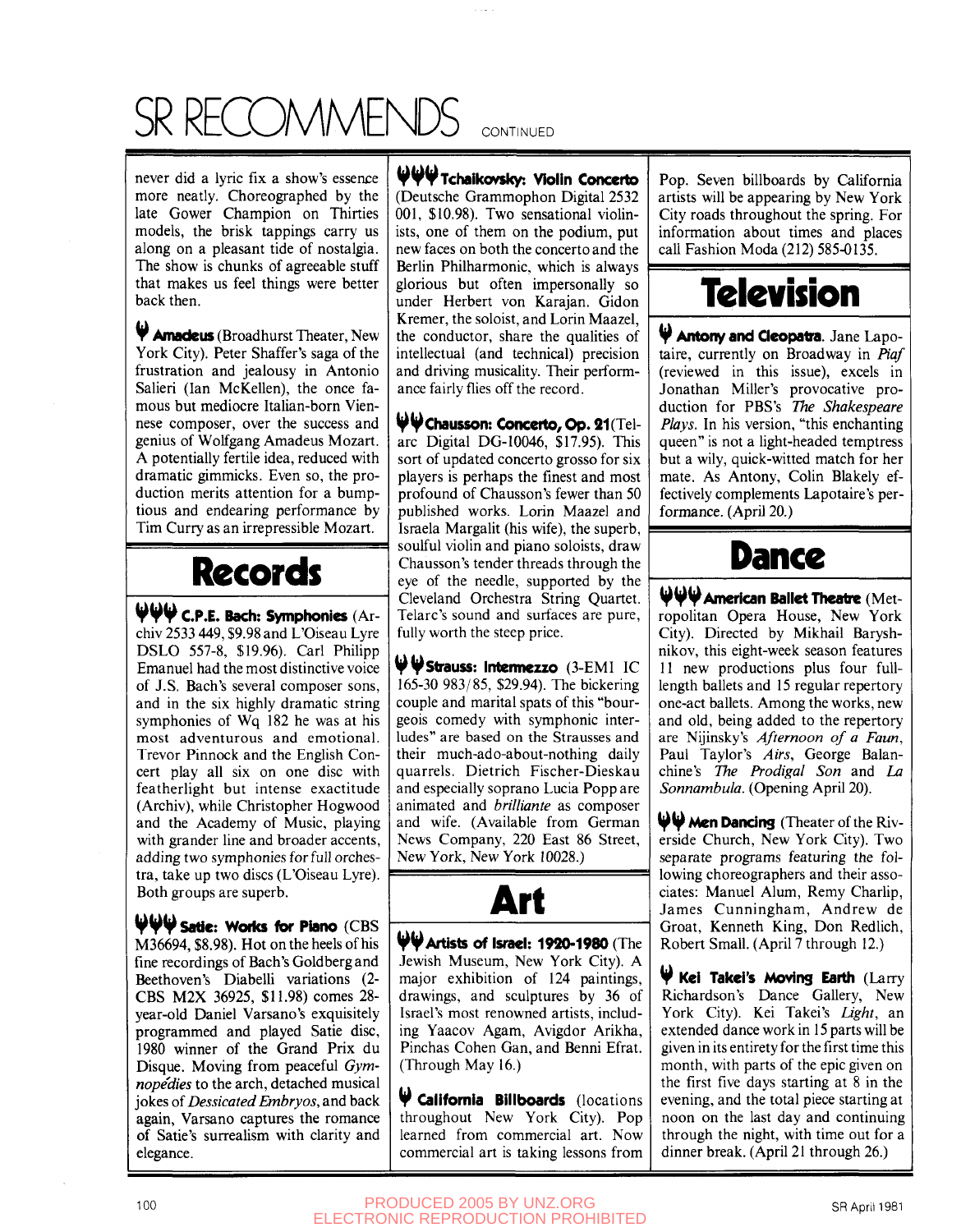THE BEST WAY to get to the 18th green at St. Andrews is e bridge built during Third Crusade... over 800 years ago.

m parece and the party

The good things in life stay that way. Dewar's® never varies.

 $4v_{O_Q}$ 

BLENDED SCOTCH WHISKY . 86.8 PROOF . @ 1980 SCHENLEY IMPORTS CO., N.Y., N.Y.